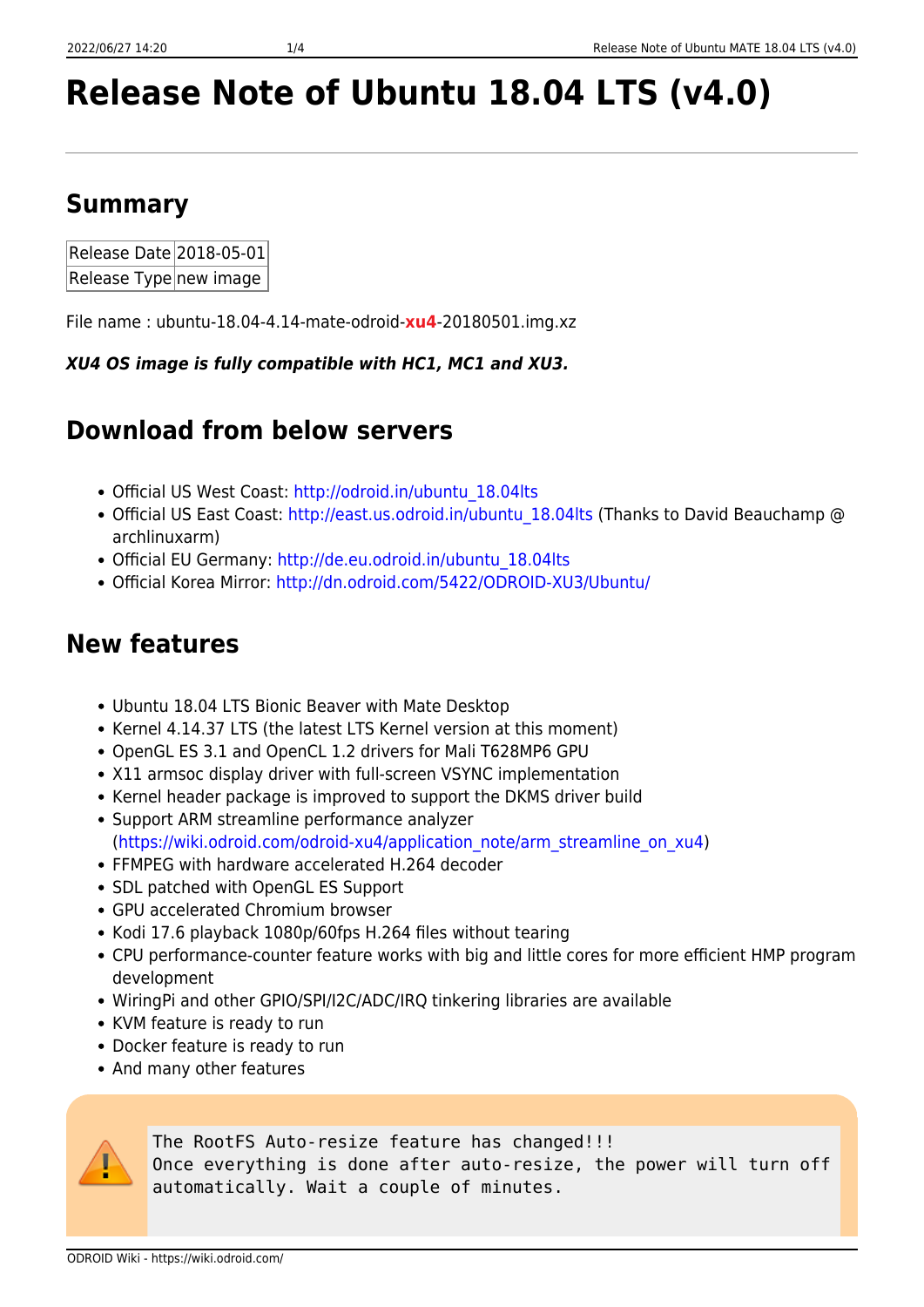Last update: 2018/05/02 odroid-xu4:os\_images:linux:ubuntu\_4.14:20180501 https://wiki.odroid.com/odroid-xu4/os\_images/linux/ubuntu\_4.14/20180501?rev=1525249825 17:00



# **Known issues and Tips**

- Tons of issues undocumented.
- VLC doesn't start due to a video driver compatibility issue.
- The first time launching of Chromium takes around one minute due to internal initialization process. After that, it starts in 1~2 seconds.
- To enable Auto-login, edit /usr/share/lightdm/lightdm.conf.d/50-greeter-wrapper.conf file like this.
- [SeatDefaults] greeter-session=lightdm-gtk-greeter autologin-user=odroid
- Some UASP capable USB-to-SATA bridge controllers are not compatible. If your external HDD is not working properly, add its VID/PID in boot.ini [Boot arguments](https://github.com/mdrjr/5422_bootini/blob/4.14/boot.ini#L187) to disable the UAS function something like this.
- usb-storage.quirks=0x0bc2:0x2322:u
- The Youtube video quality on Chromium browser can be improved a lot with "h264ify" extension in Chrome Web Store. 720p/30fps videos are fine with the extension.

### **Access Credentials**

| Username Password |         |
|-------------------|---------|
| Iroot             | lodroid |
| lodroid           | lodroid |

# **How to Update system and kernel software. Don't forget dist-upgrade**

### [target](https://wiki.odroid.com/_export/code/odroid-xu4/os_images/linux/ubuntu_4.14/20180501?codeblock=2)

**sudo** apt update **sudo** apt dist-upgrade **sudo** reboot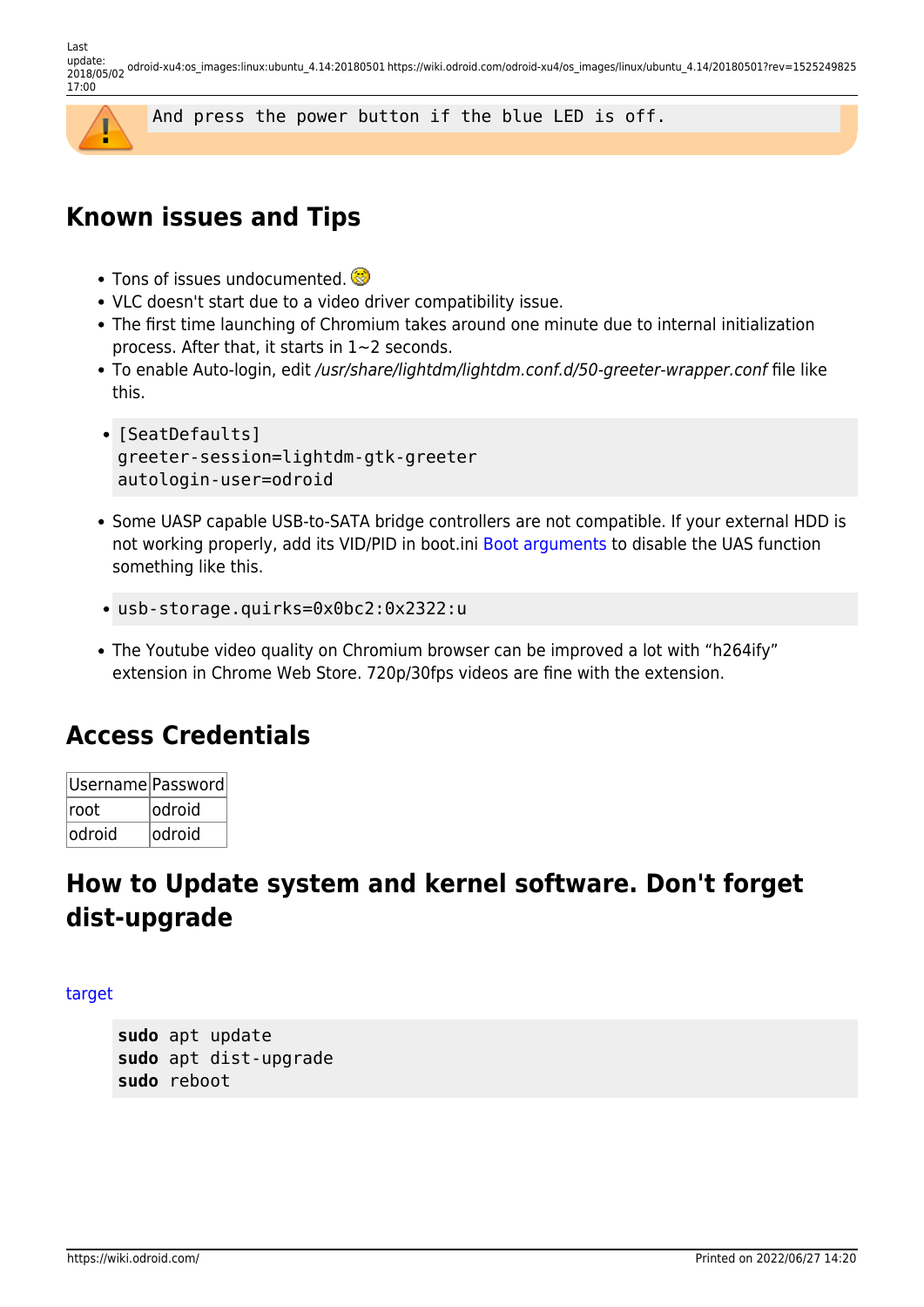# **Linux Kernel build**

**This guide is only for the NATIVE BUILD.** Run it on the board.

### **Installing building tools**

You may need to install the building tools.

[target](https://wiki.odroid.com/_export/code/odroid-xu4/os_images/linux/ubuntu_4.14/20180501?codeblock=3)

*\$* **sudo apt-get install git gcc g++** build-essential

Download and build the kernel source

### **Updating Kernel and DTB (Device Tree Blob)**

Please note that native kernel compile on ODROID-XU4 will take about 25 minutes.

#### [target](https://wiki.odroid.com/_export/code/odroid-xu4/os_images/linux/ubuntu_4.14/20180501?codeblock=4)

```
$ git clone --depth 1 https://github.com/hardkernel/linux -b
odroidxu4-4.14.y
$ cd linux
$ make odroidxu4_defconfig
$ make -j8
$ sudo make modules_install
$ sudo cp -f arch/arm/boot/zImage /media/boot
$ sudo cp -f arch/arm/boot/dts/exynos5422-odroid*dtb /media/boot
$ sync
```
### **Updating root ramdisk (Optional)**

[target](https://wiki.odroid.com/_export/code/odroid-xu4/os_images/linux/ubuntu_4.14/20180501?codeblock=5)

```
$ sudo cp .config /boot/config-`make kernelrelease`
$ sudo update-initramfs -c -k `make kernelrelease`
$ sudo mkimage -A arm -O linux -T ramdisk -C none -a 0 -e 0 -n uInitrd
-d /boot/initrd.img-`make kernelrelease` /boot/uInitrd-`make
kernelrelease`
$ sudo cp /boot/uInitrd-`make kernelrelease` /media/boot/uInitrd
$ sync
```